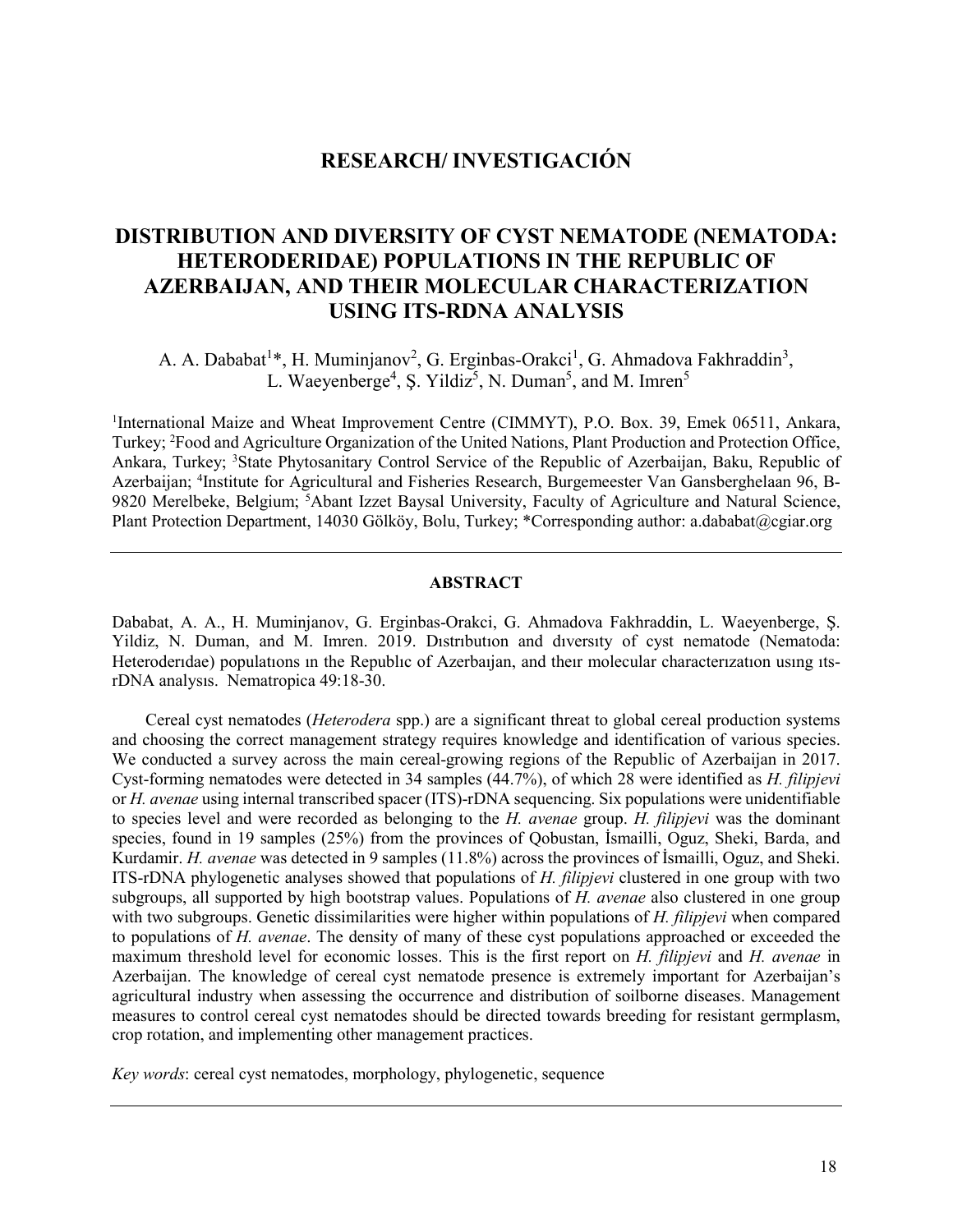## **RESUMEN**

Dababat, A. A., H. Muminjanov, G. Erginbas-Orakci, G. Ahmadova Fakhraddin, L. Waeyenberge, Ş. Yildiz, N. Duman, y M. Imren. 2019. La distribución y la división de nematodos de quistes (Nematoda: Heteroderıdae) en las poblaciones de la República de Azerbaiyán, y su caracterización molecular utilizando análisis de rDNA. Nematropica 49:18-30.

Los nematodos de quistes de cereales (*Heterodera* spp.) son una amenaza importante para los sistemas de producción de cereales a nivel mundial, y elegir la estrategia de manejo correcta requiere el conocimiento y la identificación de varias especies. Realizamos una encuesta en las principales regiones productoras de cereales de la República de Azerbaiyán en 2017. Se detectaron nematodos formadores de quistes en 34 muestras (44,7%), de las cuales 28 se identificaron como *H. filipjevi* o *H. avenae* utilizando un espaciador transcrito interno (ITS) -rDNA secuenciación. Seis poblaciones no fueron identificables a nivel de especie y se registraron como pertenecientes al grupo *H. avenae*. *H. filipjevi* fue la especie dominante, encontrada en 19 muestras (25%) de las provincias de Qobustan, İsmailli, Oguz, Sheki, Barda y Kurdamir. Se detectó *H. avenae* en 9 muestras (11.8%) en las provincias de İsmailli, Oguz y Sheki. Los análisis filogenéticos de ITS-ADNr mostraron que las poblaciones de *H. filipjevi* se agruparon en un grupo con dos subgrupos, todos con el apoyo de valores altos de bootstrap. Las poblaciones de *H. avenae* también se agruparon en un grupo con dos subgrupos. Las diferencias genéticas fueron mayores dentro de las poblaciones de *H. filipjevi* en comparación con las poblaciones de *H. avenae*. La densidad de muchas de estas poblaciones de quistes se acercó o excedió el nivel de umbral máximo para pérdidas económicas. Este es el primer informe sobre *H. filipjevi* y *H. avenae* en Azerbaiyán. El conocimiento de la presencia de nematodos en quistes de cereales es extremadamente importante para la industria agrícola de Azerbaiyán al evaluar la aparición y distribución de enfermedades transmitidas por el suelo. Las medidas de manejo para controlar los nematodos de los quistes de cereales deben dirigirse hacia la reproducción de germoplasma resistente, la rotación de cultivos y la implementación de otras prácticas de manejo.

*Palabras clave:* filogenética, morfología, nematodos de quistes de cereales, secuencia

#### **INTRODUCTION**

Wheat (*Triticum aestivum* L.) is the third most important food crop globally and constitutes approximately 34.5% of per capita calorie intake in Western Asia (http://faostat.fao.org). The Caucasian region is considered important comprising the primary center of origin of cultivated wheat (Bonjean and Angus, 2001). Wheat production is an important component of Azerbaijan's agricultural sector and economy and has steadily increased in the last 20 years, resulting in gross production of approximately 1.8 million tons over 600,000 hectares in 2017 (http://faostat.fao.org). Wheat production is far below its potential in Azerbaijan, and the country must import a further 1.6 million tons of grains to meet consumption demands [\(http://www.fao.org/](http://www.fao.org/) europe/news/detail-news/en/c/275265/). Meanwhile, wheat farming in Azerbaijan faces the combined challenges of abiotic (drought and heat) and biotic (fungal diseases and nematodes) stresses (Dababat *et al*., unpublished) as well as poor crop management.

Cereal cyst nematodes (CCN) of the *Heterodera avenae* group are predominant and widespread throughout cereal-growing regions. These nematodes can significantly reduce the quality and quantity of wheat and barley crops, particularly in rainfed systems or when combined with other biotic and abiotic stresses such as drought or fungal pathogens (Holdeman and Watson, 1977; Meagher, 1977; Brown *et al.*, 1985; Nicol *et al*., 2002; Dababat *et al*., 2015). Globally, CCN can cause wheat yield losses of up to 40% (Nicol and Rivoal, 2007).

The *H. avenae* group comprises 12 described and several more undescribed species (Subbotin *et al*., 1999; Handoo, 2002). Within the group, three species – *H. avenae*, *H. latipons*, and *H. filipjevi* –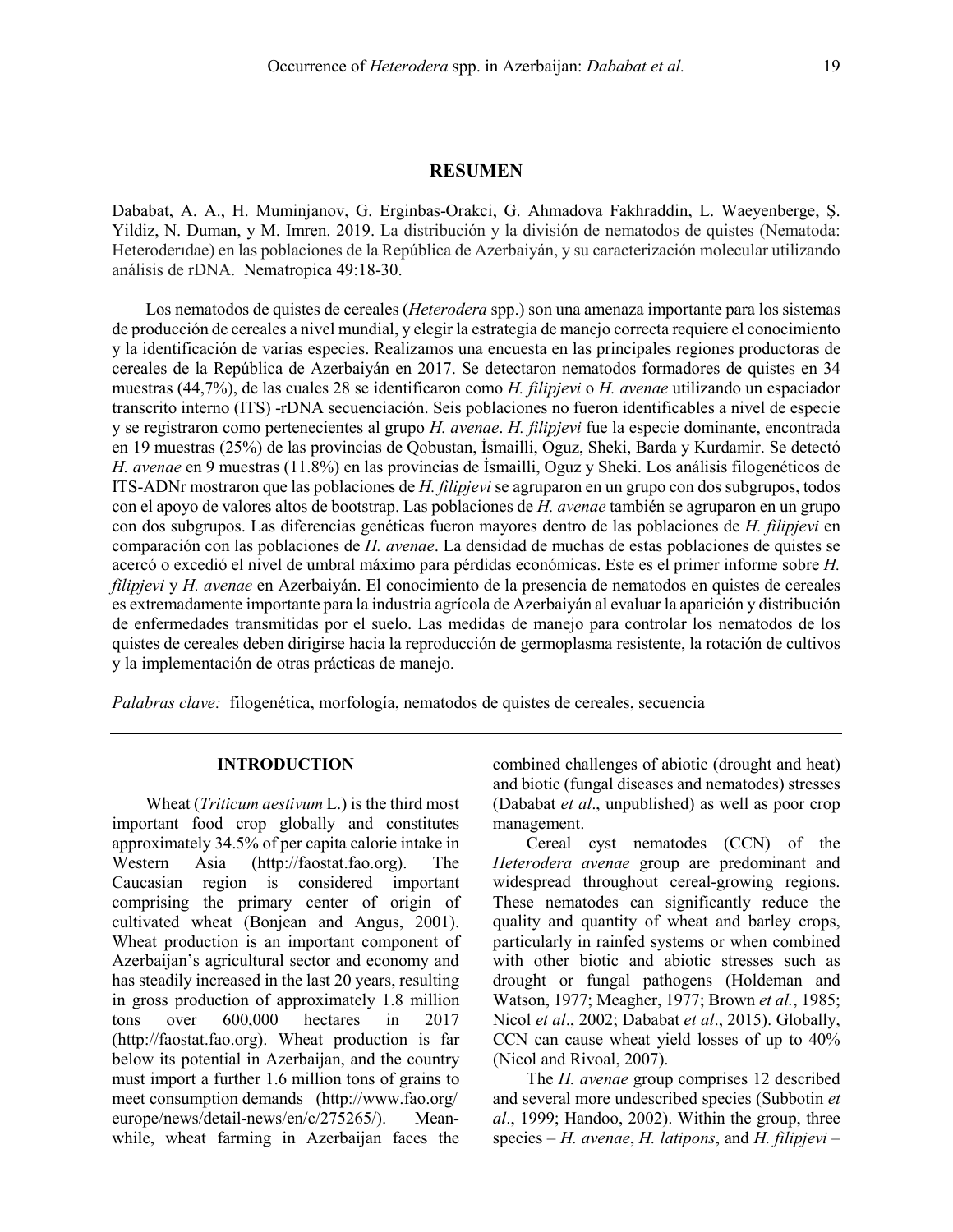have been reported as the most prominent and widely distributed in many wheat-growing regions (Rivoal and Cook, 1993; Evans and Rowe, 1998). *H. avenae* is distributed worldwide, whereas *H. latipons* is found primarily in Mediterranean countries and *H. filipjevi* is usually reported in Eastern Europe and West Asia (Sikora, 1988; Rivoal and Cook, 1993; Sturhan and Rumpenhorst, 1996; Subbotin *et al.*, 1996).

Plants attacked by CCN display yellowing, weak tillering, stunted growth, and form patchy areas in fields (Dababat *et al*., 2011). Leaves may appear to be smaller, curved, and with a brownishyellow coloring (Rivoal and Cook, 1993). Wheat and barley plants attacked by CCN also display primary root elongations and have a 'bushyknotted' appearance. White cysts that darken in time can be observed on roots. CCN complete one generation per growing season. Mature brown cysts contain approximately 350-400 eggs (Meagher, 1968) and are able to survive harsh conditions during hot and dry summers. Cysts develop a facultative quiescence stage and hatching is facilitated by low temperature pre-treatment of mature cysts, in combination with moisture, either naturally in winter soils or artificially through refrigeration (Agrios, 1978). Approximately 70- 80% of eggs within cysts hatch in each favorable season, while the remainder may remain in the soil for several seasons (Wherrett and Vanstone, 2010).

Correct identification of CCN species, abundance, and scale of potential damage is a crucial element in evaluating and applying appropriate management tools (Nicol *et al*., 2002). *Heterodera* species closely resemble each other but can be distinguished by skilled nematologists via slight morphological and morphometrical differences (Handoo, 2002; Subbotin *et al*., 2003). Biotechnological tools can also be used to discriminate closely associated nematode species (Romero *et al*., 1996; Rumpenhorst *et al*., 1996; Rivoal *et al*., 2003; Subbotin *et al*., 2003). The internal transcribed spacer (ITS) region of nematode rDNA differs among CCN species and is therefore a useful tool for identifying nematodes at the species level. ITS-rDNA of undescribed nematodes species can be sequenced and compared with previously published or GenBank reserved sequences to accurately and efficiently identify most CCN species (Ferris *et al.*, 1994; Thiery and Mugniery, 1996; Orui, 1997; Szalanski *et al.*, 1997; Sabo *et al*., 2001; Subbotin *et al.*, 2001; Tanha Maafi *et al*., 2003).

The distribution, virulence, and pathogenicity of CCN make them a major threat to the world's wheat supply. Yet CCN diversity, occurrence, and potential yield losses have yet to be studied in cereal cropping areas of Azerbaijan. Therefore, the aim of this study was to: i) investigate CCN population density and distribution in wheat and barley fields of Azerbaijan; ii) identify *Heterodera* species via ITS-rDNA sequencing; and iii) examine possible intraspecific variation within *Heterodera* spp., based on the ITS-rDNA region.

## **MATERIALS AND METHODS**

#### *Nematode populations*

A diagnostic survey was conducted during the 2017 cereal-growing season to collect soil and root samples from Azerbaijan's primary wheat and barley growing regions (Fig. 1; Table 1). We arbitrarily selected 76 field sites approximately 15- 20 km apart. Soil and root samples were taken at crop maturity stage and/or just after harvesting. At the crop maturity stage, samples were taken from areas exhibiting nematode damage, such as crop stunting and chlorotic/weak plants. Up to 20 samples were taken from within each field, using a zigzag pattern and sampling at a depth of 10-15 cm (once the top 3 cm of soil had been removed). Subsamples were then combined to form one representative sample, as per Bridge and Starr (2007).

Cysts were extracted using decanting and sieving (Cobb, 1918) and the Fenwick-Can technique (Fenwick, 1940). Extracted materials (including cysts) were gently rinsed with tap water then transferred into a glass beaker, as per Dababat *et al.* (2014). Cysts were collected under a stereomicroscope, surface sterilized with 0.5% NaOCl for 10 min, and rinsed several times with distilled water. Cysts were held at 4°C until molecular identification.

#### *Molecular characterisation and phylogenetic analysis preparation of DNA templates*

Cysts were crushed to release juvenile nematodes. From each cyst, 3-5 juveniles were hand-picked and placed into a 10  $\mu$ l drop of 1 $\times$ PCR reaction buffer  $(16 \text{ mM } [NH_4]_2SO_4, 67 \text{ mM}$ Tris-HCl pH 8.8, 0.1% Tween-20) containing 60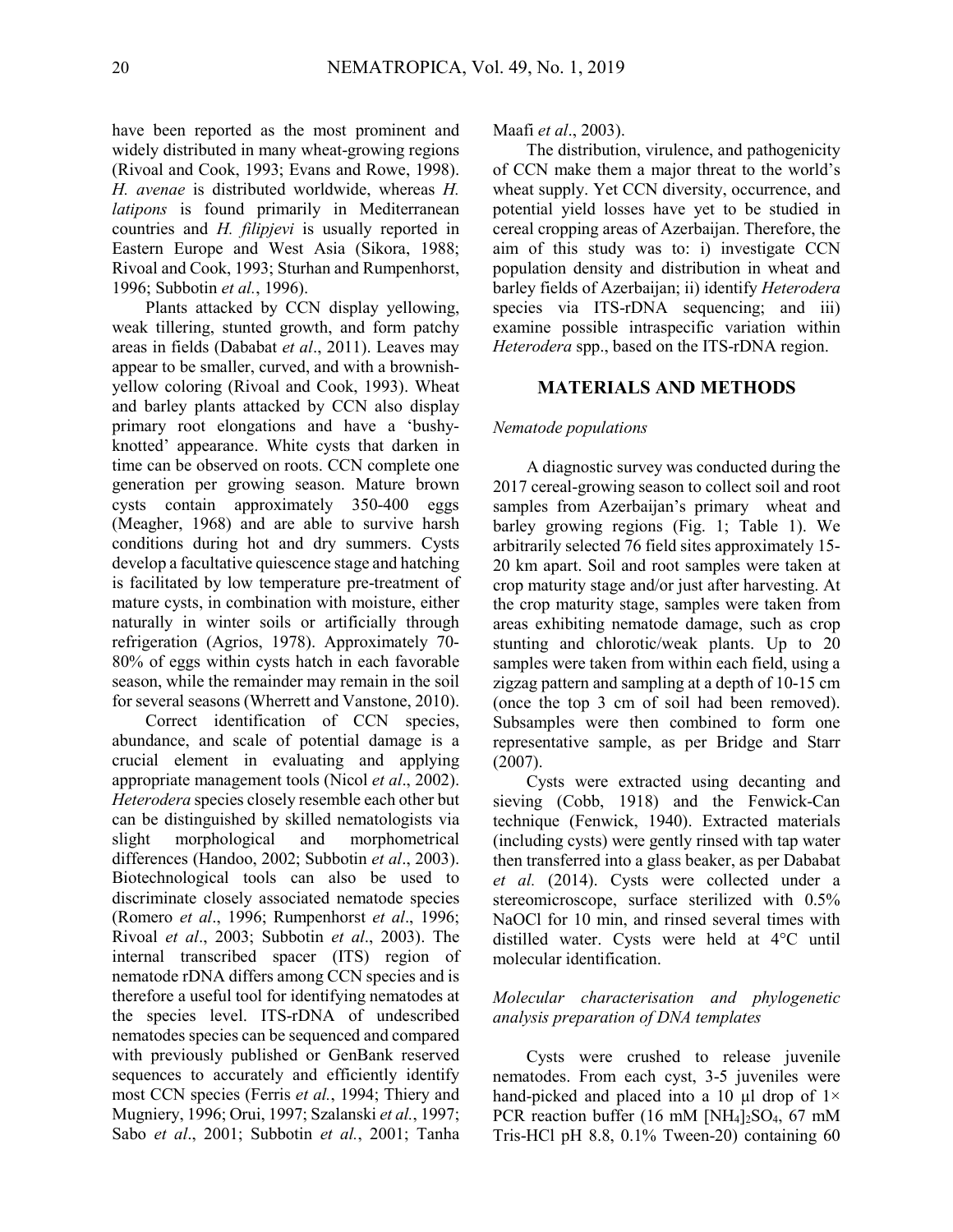

Figure. 1. Map of the Republic of Azerbaijan showing the different agro-geographical regions and sampling sites during June 2017.

µg/ml Proteinase K in a sterile PCR tube. Tubes were then incubted at 60°C for 15 min followed by an additional 5 min at 95°C. Lysate was stored at  $-80^{\circ}$ C.

#### *Amplification of ITS-rDNA*

We used ITS primers (ITS1 and ITS2), AB28 (5ʹ-CGTAACAAGGTAGCTGTAG-3ʹ), and TW81 (5ʹ- TCCTCCGCTAAATGATATG-3ʹ) to amplify the ITS-rDNA, as described by Joyce *et al.* (1994). The 25 µl PCR reaction volume comprised 5 µl of nematode lysate with 0.5 µM of each primer, dNTPs (deoxynucleotide triphosphates) each at 200  $\mu$ M final concentration,  $1 \times$  Taq reaction buffer,  $1.5 \text{ mM } MgCl_2$ , and  $1 \text{ ul } Taq$ polymerase. The mixture was processed through 30 cycles of denaturation at 94°C for 20 sec, annealing at 55°C for 30 sec, and extension at 72°C for 45 sec, followed by a 2 min incubation period at 72°C.

#### *DNA sequencing*

PCR products containing the ITS-rDNA regions were purified and sequenced by Gene Research and Biotechnology (Ref-Gen, Turkey), using an ABI 3500xL Genetic Analysis with 24 capillaries. Thirty-four Azerbaijan CCN populations were sequenced, and good quality sequences were obtained. These sequences were then identified using the BLASTn algorithm on the NCBI website (https://www.ncbi.nlm.nih.gov/; Table 2). New sequences derived from this study were deposited into GenBank and received the accession numbers shown in Table 2.

#### *Sequence analysis*

ITS-rDNA sequences of indigenous isolates were phylogenetically aligned with selected reference sequences of *H. goettingiana*, *H. mani*,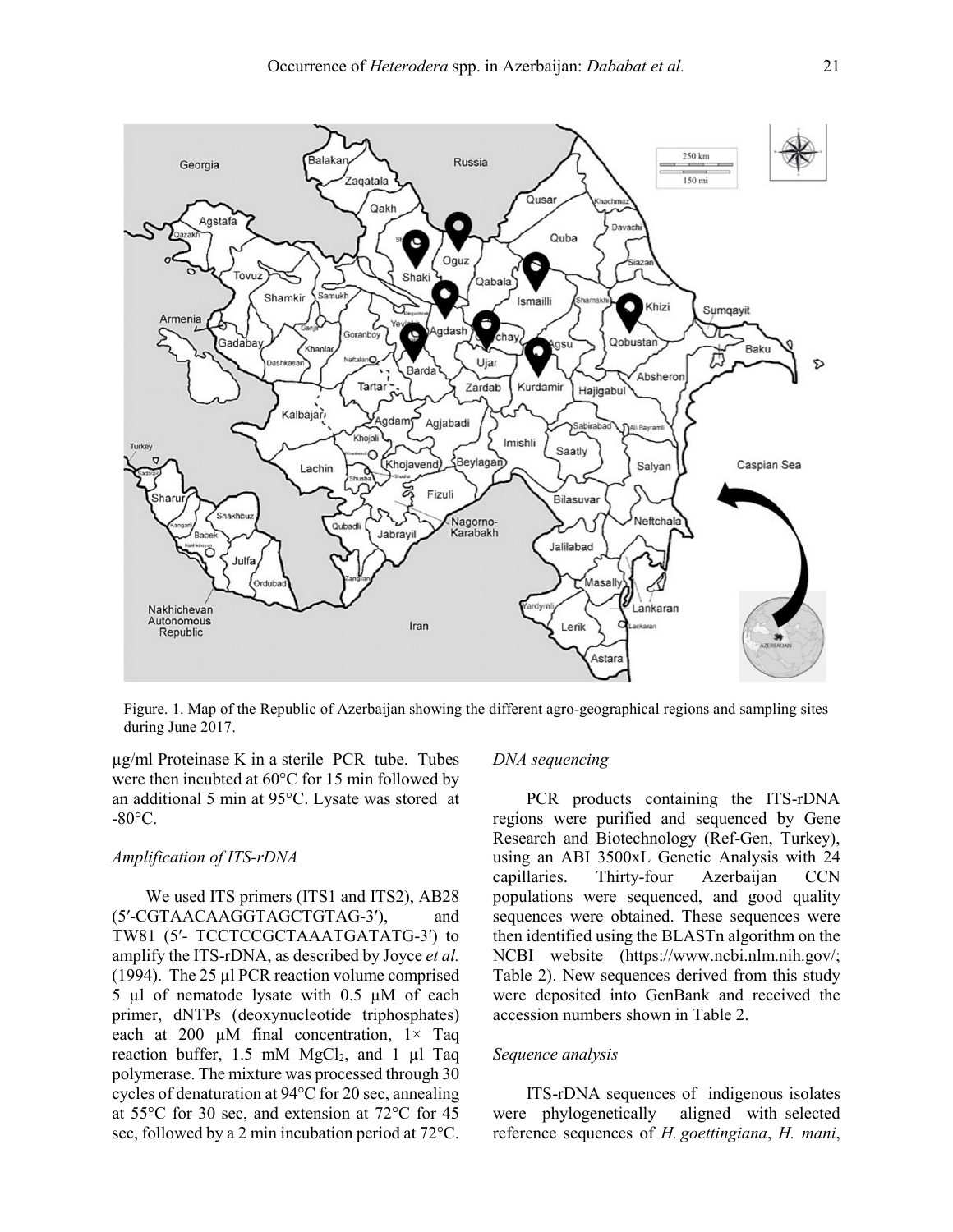|                          |                  |                  | Coordinates                  |                              | Cysts/                           | Average #   |
|--------------------------|------------------|------------------|------------------------------|------------------------------|----------------------------------|-------------|
| No.                      | Provence         | Cultivar         | Latitude                     | Longitude                    | 100 g soil                       | J2 per cyst |
| $\,1$                    | Qobustan         | Wheat            | 40° 30' 28 N                 | 48° 59' 21 E                 | $\mathbf{2}$                     | 152         |
| $\overline{c}$           | İsmailli         | Wheat            | 40° 40' 39 N                 | 48° 32' 70 E                 | 5                                | 162         |
| $\overline{\mathbf{3}}$  | <i>Ismailli</i>  | Wheat            | 40° 43' 19 N                 | 48° 18' 95 E                 | 3                                | 114         |
| $\overline{\mathcal{A}}$ | İsmailli         | Barley           | 40° 47' 10 N                 | 48° 10' 71 E                 | 6                                | 116         |
| 5                        | İsmailli         | Wheat            | 40° 46' 46 N                 | 48° 07' 81 E                 | $\boldsymbol{0}$                 |             |
| $\epsilon$               | İsmailli         | Wheat            | 40° 40' 46 N                 | 48° 04' 86 E                 | $\overline{c}$                   | 142         |
| $\boldsymbol{7}$         | İsmailli         | Wheat            | 40° 46' 34 N                 | 48° 01' 97 E                 | $\overline{2}$                   | 148         |
| 8                        | İsmailli         | Wheat            | 40° 43' 33 N                 | 48° 00' 85 E                 | $\boldsymbol{0}$                 |             |
| 9                        | İsmailli         | Wheat            | 40° 42' 63 N                 | 47° 59' 11 E                 | $\boldsymbol{0}$                 |             |
| 10                       | İsmailli         | Barley           | 40° 42' 65 N                 | 47° 57' 33 E                 | $\boldsymbol{0}$                 |             |
| 11                       | Oguz             | Barley           | 40° 56' 07 N                 | 47° 34' 72 E                 | $\overline{\mathbf{3}}$          | 220         |
| 12                       | Oguz             | Wheat            | 40° 59' 42 N                 | 47° 28' 58 E                 | $\overline{\mathbf{3}}$          | 128         |
| 13                       | Oguz             | Wheat            | 41° 01' 82 N                 | 47° 26' 59 E                 | $\overline{\mathbf{3}}$          | 145         |
| 14                       | Oguz             | Wheat            | 41° 02' 42 N                 | 47° 26' 19 E                 | $\boldsymbol{0}$                 |             |
| 15                       | Oguz             | <b>Barley</b>    | 41° 02' 42 N                 | 47° 26' 19 E                 | $\overline{\mathcal{L}}$         | 186         |
| 16                       | Sheki            | <b>Barley</b>    | 41° 02' 42 N                 | 47° 26' 19 E                 | $\overline{2}$                   | 145         |
| 17                       | Sheki            | <b>Barley</b>    | 41° 04' 79 N                 | 47° 18' 09 E                 | $\boldsymbol{0}$                 |             |
| 18                       | Sheki            | <b>Barley</b>    | 41° 07' 01 N                 | 47° 15' 83 E                 | 1                                | 102         |
| 19                       | Sheki            | Barley           | 04° 07' 60 N                 | 47° 8.' 83 E                 | $\boldsymbol{0}$                 |             |
| 20                       | Sheki            | Barley           | 04° 08' 62 N                 | 47° 08' 58 E                 | $\overline{2}$                   | 156         |
| 21                       | Sheki            | Barley           | 41° 03' 91 N                 | 47° 08' 42 E                 | $\boldsymbol{0}$                 |             |
| 22                       | Sheki            | Barley           | 41° 03' 91 N                 | 47° 08' 47 E                 | $\boldsymbol{0}$                 |             |
| 23                       | Sheki            | Barley           | 41° 02' 33 N                 | 47° 09' 33 E                 | 11                               | 228         |
| 24                       | Sheki            | Wheat            | 41° 02' 34 N                 | 47° 09' 36 E                 | 19                               | 342         |
| 25                       | Sheki            | Barley           | 41° 00' 11 N                 | 47° 07' 21 E                 | $\mathbf{1}$                     | 102         |
| 26                       | Sheki            | <b>Barley</b>    | 41° 00' 09 N                 | 47° 07' 27 E                 | $\overline{c}$                   | 124         |
| 27                       | Sheki            | Wheat            | 90° 57' 02 N                 | 47° 08' 66 E                 | $\boldsymbol{0}$                 |             |
| 28                       | Sheki            | Barley           | 40° 37' 04 N                 | 47° 08' 67 E                 | $\boldsymbol{0}$                 |             |
| 29                       | Sheki            | Barley           | 40° 53' 61 N                 | 47° 11' 19 E                 | $\boldsymbol{0}$                 |             |
| 30                       | Sheki            | Barley           | 40° 53' 62 N                 | 47° 11' 62 E                 | 1                                | 98          |
| 31                       | Sheki            | Barley           | 40° 50' 91 N                 | 47° 13' 13 E                 | 5                                | 159         |
| 32                       | Sheki            | Barley           | 40° 50' 92 N                 | 47° 13' 17 E                 | $\mathbf{1}$                     | 104         |
| 33                       | Sheki            | Barley           | 40° 50' 92 N                 | 47° 13' 15 E                 | $\boldsymbol{0}$                 |             |
| 34                       | Sheki            | Barley           | 40° 45' 92 N                 | 47° 11' 45 E                 | $\overline{2}$                   | 142         |
| 35                       | Sheki            | Barley           | 40° 45' 92 N                 | 47° 11' 45 E                 | $\boldsymbol{0}$                 |             |
| 36                       | Barda            | Wheat            | 40° 19′ 84 N                 | 47° 07' 76 E                 | $\mathbf{1}$                     | 122         |
| 37                       | Barda            | Wheat            | 40° 19' 84 N                 | 47° 07' 76 E                 | $\mathbf{1}$                     | 132         |
| 38                       | Barda            | Wheat            | 40° 17' 00 N                 | 47° 11' 48 E                 | $\boldsymbol{0}$                 |             |
| 39                       | Barda            | Wheat            | 40° 16' 95 N                 | 47° 11' 53 E                 | $\overline{4}$                   | 16          |
| 40                       | Barda            | Wheat            | 40° 16' 61 N                 | 47° 11' 36 E                 | 0                                |             |
| 41                       | Barda            | Wheat            | 40° 16' 61 N                 | 47° 11' 36 E                 | 1                                | 178         |
| 42                       | Barda            | Wheat            | 40° 15' 05 N                 | 47° 13' 49 E                 | $\boldsymbol{0}$                 |             |
| 43                       | Barda            | Wheat            | 40° 15' 05 N                 | 47° 13' 49 E                 | $\mathbf{0}$                     |             |
| 44                       | Barda            | Wheat            | 40° 15' 43 N                 | 47° 15' 29 E                 | $\boldsymbol{0}$                 |             |
| 45                       | Barda            | Wheat            | 40° 15′ 43 N                 | 47° 15' 29 E                 | 1                                | 156         |
| 46                       |                  |                  | 40° 16' 11 N                 | 47° 12′ 24 E                 | $\boldsymbol{0}$                 |             |
| 47                       | Agdas            | Barley<br>Barley | 40° 16' 11 N                 | 47° 12' 24 E                 | $\boldsymbol{0}$                 |             |
|                          | Agdas            |                  | 40° 30' 55 N                 |                              | $\boldsymbol{0}$                 |             |
| 48<br>49                 | Ujar             | Wheat            | 40° 29′ 08 N                 | 47° 32′ 96 E<br>47° 47' 36 E | $\boldsymbol{0}$                 |             |
| 50                       | Ujar             | Wheat<br>Wheat   | 40° 27' 78 N                 | 47° 51' 14 E                 | $\overline{2}$                   | 186         |
|                          | Ujar             |                  | 40° 27' 45 N                 | 47° 51' 94 E                 |                                  |             |
| 51                       | Ujar             | Barley           |                              |                              | $\mathbf{1}$                     | 128         |
| 52<br>53                 | Ujar<br>Kurdamir | Barley           | 40° 24' 90 N<br>40° 18′ 68 N | 47° 58' 18 E<br>48° 08' 38 E | $\mathbf{1}$<br>$\boldsymbol{0}$ | 124         |
|                          |                  | <b>Barley</b>    |                              | $48^{\rm o}$ 08' $11$ E      |                                  |             |
| 54                       | Kurdamir         | Wheat            | 40° 26' 95 N                 |                              | $\boldsymbol{0}$                 |             |

Table 1. Occurrence and population density of cyst nematodes, *Heterodera* spp., in wheat and barley fields in Azerbaijan.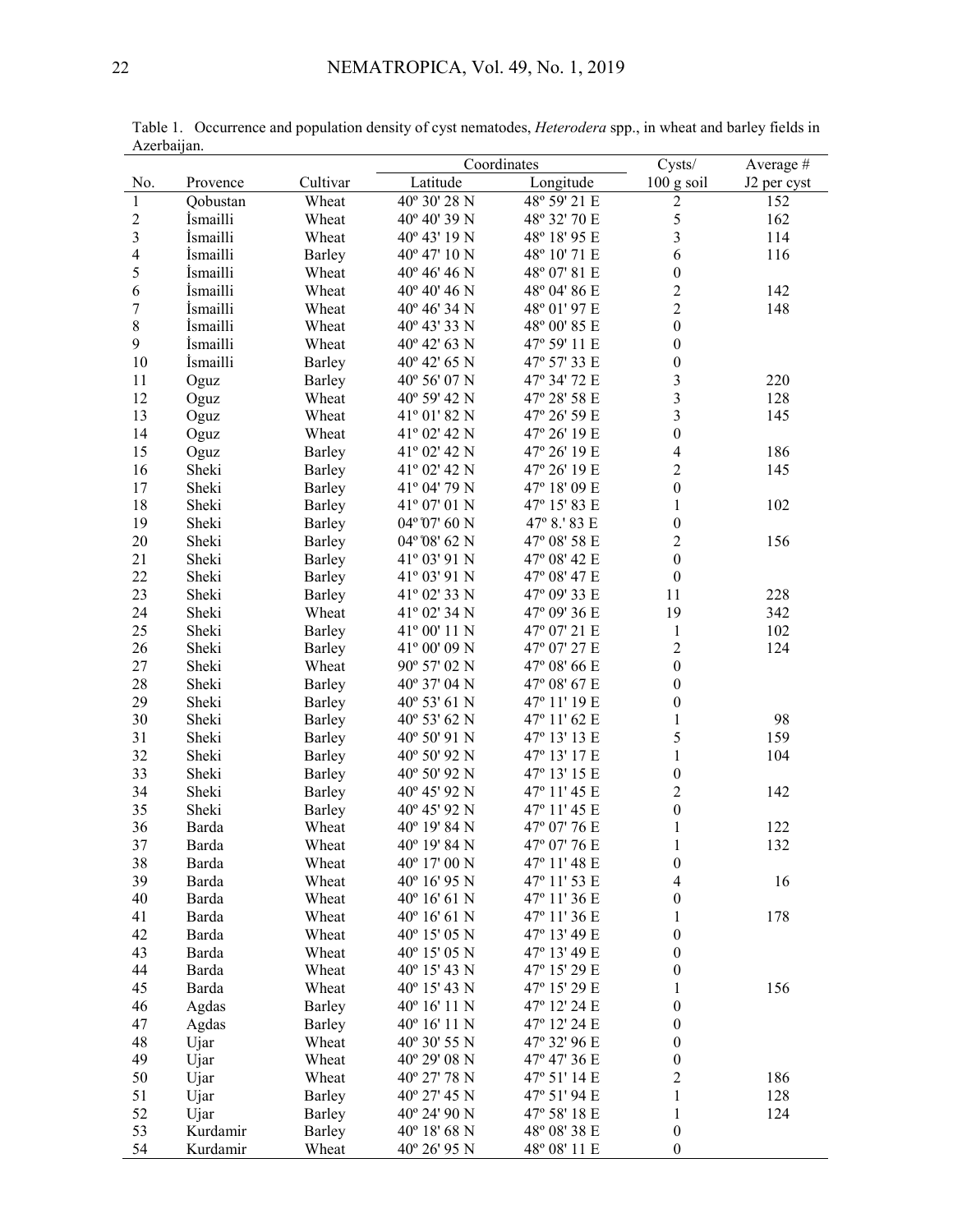| 140101<br>Communicu |          |               |                       |                       |                  |                         |
|---------------------|----------|---------------|-----------------------|-----------------------|------------------|-------------------------|
|                     |          |               | Coordinates           |                       | Cysts/           | Average $#$             |
| No.                 | Provence | Cultivar      | Latitude              | Longitude             | $100$ g soil     | J <sub>2</sub> per cyst |
|                     |          |               |                       |                       |                  |                         |
| 55                  | Kurdamir | Wheat         | $40^{\circ} 26' 95 N$ | 48° 08′ 11 E          | $\boldsymbol{0}$ |                         |
| 56                  | Kurdamir | Barley        | $40^{\circ}$ 26' 95 N | 48° 08′ 11 E          | $\theta$         |                         |
| 57                  | Kurdamir | Wheat         | $40^{\circ}$ 13' 48 N | 48° 06′ 12 E          | $\theta$         |                         |
| 58                  | Kurdamir | <b>Barley</b> | $40^{\circ}$ 13' 48 N | 48° 06′ 12 E          | $\boldsymbol{0}$ |                         |
| 59                  | Kurdamir | Barley        | $40^{\circ}$ 08' 84 N | 48° 06' 00 E          | $\theta$         |                         |
| 60                  | Kurdamir | Wheat         | $40^{\circ}$ 08' 84 N | $48^{\circ}$ 06' 00 E | $\boldsymbol{0}$ |                         |
| 61                  | Kurdamir | Wheat         | $40^{\circ}$ 06' 93 N | 48° 06′ 56 E          | $\theta$         |                         |
| 62                  | Kurdamir | <b>Barley</b> | $40^{\circ}$ 06' 41 N | 48° 07′ 81 E          | $\theta$         |                         |
| 63                  | Kurdamir | Wheat         | $40^{\circ}$ 06' 41 N | 48° 07′ 81 E          | $\theta$         |                         |
| 64                  | Kurdamir | Barley        | $40^{\circ}$ 05' 90 N | 48° 08′ 91 E          | $\theta$         |                         |
| 65                  | Kurdamir | Wheat         | $40^{\circ}$ 05' 64 N | 48° 09' 21 E          | $\theta$         |                         |
| 66                  | Kurdamir | Barley        | $40^{\circ}$ 05' 64 N | 48° 09′ 21 E          |                  | 88                      |
| 67                  | Kurdamir | <b>Barley</b> | $40^{\circ}$ 05' 07 N | 48° 10' 43 E          | $\theta$         |                         |
| 68                  | Kurdamir | Wheat         | 40° 05' 07 N          | 48° 10' 43 E          | $\boldsymbol{0}$ |                         |
| 69                  | Kurdamir | Wheat         | $40^{\circ}$ 05' 12 N | 48° 11′ 56 E          | $\boldsymbol{0}$ |                         |
| 70                  | Kurdamir | Barley        | $40^{\circ}$ 05' 12 N | 48° 11′ 56 E          | $\overline{c}$   | 96                      |
| 71                  | Kurdamir | Wheat         | $40^{\circ}$ 05' 19 N | 48° 12′ 47 E          | $\boldsymbol{0}$ |                         |
| 72                  | Kurdamir | Wheat         | $40^{\circ}$ 05' 19 N | 48° 12′ 47 E          | 2                | 104                     |
| 73                  | Kurdamir | Wheat         | $40^{\circ}$ 14' 74 N | 48° 26' 37 E          | $\boldsymbol{0}$ |                         |
| 74                  | Kurdamir | Wheat         | 40° 14′ 74 N          | 48° 26′ 37 E          | 7                | 152                     |
| 75                  | Kurdamir | Barley        | $40^{\circ}$ 12' 88 N | 48° 31' 19 E          | $\theta$         |                         |

76 Kurdamir Barley 40° 12' 88 N 48° 31' 19 E 1 143

Table 1. Continued

*H. humuli*, *H. hordecalis*, and *H. schachtii* (Subbotin *et al.*, 2001; Tanha Maafi *et al.*, 2003; Yan and Smiley, 2009; Madani *et al*., 2010; Subbotin *et al*., 2010). A non-cyst forming heteroderid, *Cryphodera brinkmani*, was used as an out-group species. Finally, the sequences of the Azerbaijan populations were included. Sequence alignments were edited to contain only ITS regions.

#### *Phylogenetic analysis*

ClustalX 2.1 (with default options) (Thompson *et al.*, 1997) was used to align sequences to achieve the best formation for phylogenetic relationships. Sequence distance analysis of indigenous isolates and selected *Heterodera* species was performed using MEGA5 (Tamura *et al.,* 2011). We calculated the degree of base variations in a sequence and the base substitutions per site among sequences, the latter using the Tamura-Nei model (Tamura and Nei, 1993). Evolutionary history was inferred using the Maximum Likelihood method based on the Hasegawa-Kishino-Yano model (Hasegawa *et al*.,

1985). Figure 2 shows the phylogenetic tree with the highest log likelihood (-4161.9099), where branches corresponding to partitions reproduced in less than 60% bootstrap replicates have been collapsed. The percentage of replicate trees in which the associated taxa clustered together in the bootstrap test (500 replicates) are shown next to the branches (Felsenstein, 1985). Initial tree(s) for the heuristic search were obtained automatically by applying Neighbor-Join and BioNJ algorithms to a matrix of pairwise distances estimated using the Maximum Composite Likelihood approach, and then selecting the topology with superior log likelihood value. A discrete Gamma distribution was used to model evolutionary rate differences among sites. The analysis involved 46 nucleotide sequences. All positions with gaps or missing data were eliminated, resulting in a total of 771 positions in the final dataset. Evolutionary analyses were conducted in MEGA7 (Kumar *et al*., 2015).

#### **RESULTS**

CCN were found in 34 (44.7%) of the 76 samples collected from wheat and barley fields in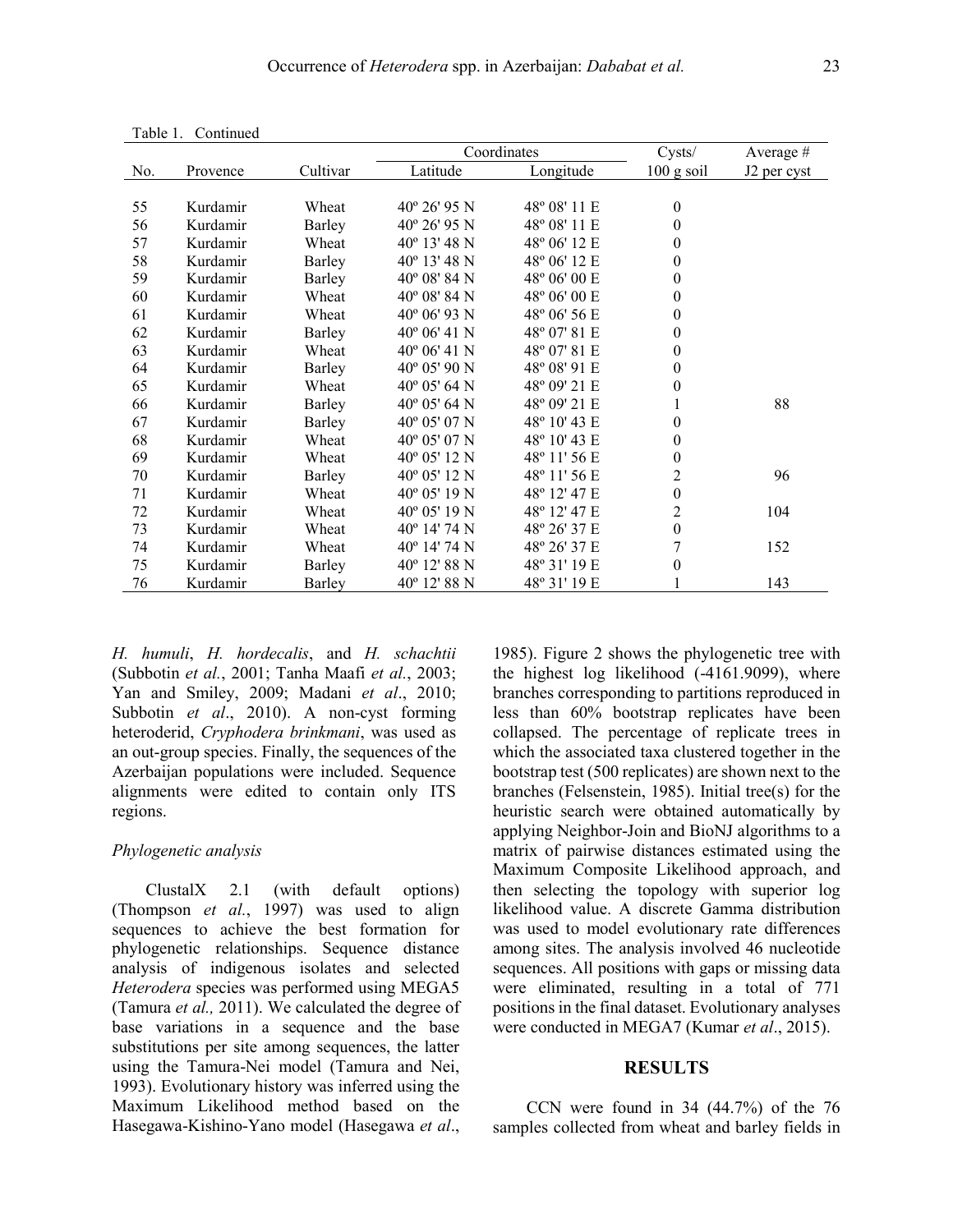Azerbaijan, of which 28 (36.8%) were identified as *H. filipjevi* or *H. avenae* using ITS-rDNA sequencing. Six populations were unidentifiable to species and were recorded as belonging to the *H. avenae* group. *H. filipjevi* was the dominant species, found in 19 samples (25%) from six provinces (Qobustan, İsmailli, Oguz, Sheki, Barda, and Kurdamir). *H. avenae* was detected in 9 samples (11.8%) across three provinces (İsmailli, Oguz, and Sheki).

*Heterodera* spp. were associated with sites in Qobustan, İsmailli, Oguz, Sheki, Barda, Ujar, and Kurdamir (Table 1). CCN were detected in most fields, but especially in İsmailli, Oguz, Sheki, and Barda provinces, where extension officers report widespread barley or wheat monocropping. Fields without CCN seem to utilize cultural practices such as rotation with other crops, e.g., in Kurdamir province where only 5 of 25 fields were infested. There was high cyst incidence in Oguz (4 of 5 fields were infested), where only cereals such as barley and wheat are cultivated. The highest CCN population densities were found in İsmailli, Oguz, and Sheki provinces, where the total number of cysts per 100 g of soil reached 7, 9, and 11, respectively. The lowest CCN population densities were found in the Kurdamir and Qobustan provinces, with 1 and 2 cysts, respectively, per 100 g soil (Table 1).

DNA sequences were obtained from the ITSrDNA PCR products acquired using TW81 and AB28 primers. The rDNA-ITS regions of all prepared samples were successfully amplified using these primers. All samples yielded a single fragment of approximately 1060 bp. Conversely, no PCR products were obtained from the negative control lacking a DNA template. DNA sequences of the cysts isolated from Azerbaijan are closely related (similarity range of 97–99%) to cyst sequences in the GenBank (Table 2). Nucleotide sequences of the ITS region of isolated cyst species were deposited in GenBank database under the accession numbers listed in Table 2. Sequences acquired from the isolates of barley and wheat samples resembled each other, though they displayed significant variations when compared to the other sequences, which were, in turn, all significantly different from each other.

Figure 2 shows the phylogenetic tree of CCN species isolated from wheat and barley growing areas in Azerbaijan. Based on the ITS-rDNA phylogenetic analyses, we conclude that

populations of *H. filipjevi* clearly clustered in two distinct sub-groups (sub-group I and II) with high bootstrap values of 99% and 95%, respectively. Sub-group I includes 13 isolates (numbers 36, 37, 39, 41, 45, 50, 51, 52, 66, 70, 72, 74, and 76) whereas sub-group II contains 6 isolates (numbers 1, 20, 28, 31, 32, and 34). Another six isolates (numbers 3, 2, 23, 24, 25, and 30) could not be identified to species but – based on the phylogenetic tree – they seem to belong to the *H. avenae* group, especially *H. filipjevi* sequences. Sequence analysis of the ITS-rDNA region showed significant similarities with 99% in sub-group I for *H. filipjevi* with 552/557 identities, 95% in subgroup II for *H. filipjevi* with 530/557 identities. These *H. filipjevi* isolates are closely related to the Turkish isolate (KR704308) as there were only slight nucleotide differences within the 549 bp alignment of the BLASTn result.

All *H. avenae* populations also formed one group with a moderate bootstrap value of 71%, with two distinct sub-groups (sub-group I and II) supported by a moderate bootstrap value of 76% for isolates 11 and 18 (sub-group I) and a high bootstrap value (97%) for isolates 12, 13, and 15 (sub-group II). Based on the phylogenetic tree, genetic dissimilarity was generally higher within *H. filipjevi* populations than within *H. avenae* populations. PCR Amplicons' sequences had a 97-100% match with the sequences of corresponding closely related cyst species documented in GenBank, allowing us to conclude homology between the species in our study and those in the GenBank database (Fig. 2).

### **DISCUSSION**

This is the first comprehensive study conducted to investigate CCN distribution and occurrence in Azerbaijan's cereal production areas. The wheat-growing regions in Azerbaijan are infested with both *H. avenae* and *H. filipjevi*. Several CCN belonging to species of the *Heterodera avenae* group were also found. These populations are most likely undescribed pathotypes of *H. filipjevi*, though this will need to be confirmed using morphological, molecular (alternative gene region), and biological tests. Greco *et al*. (2002) reported that the most economically important CCN species damaging winter cereals are *H. avenae*, *H. Hordecalis,* and *H.*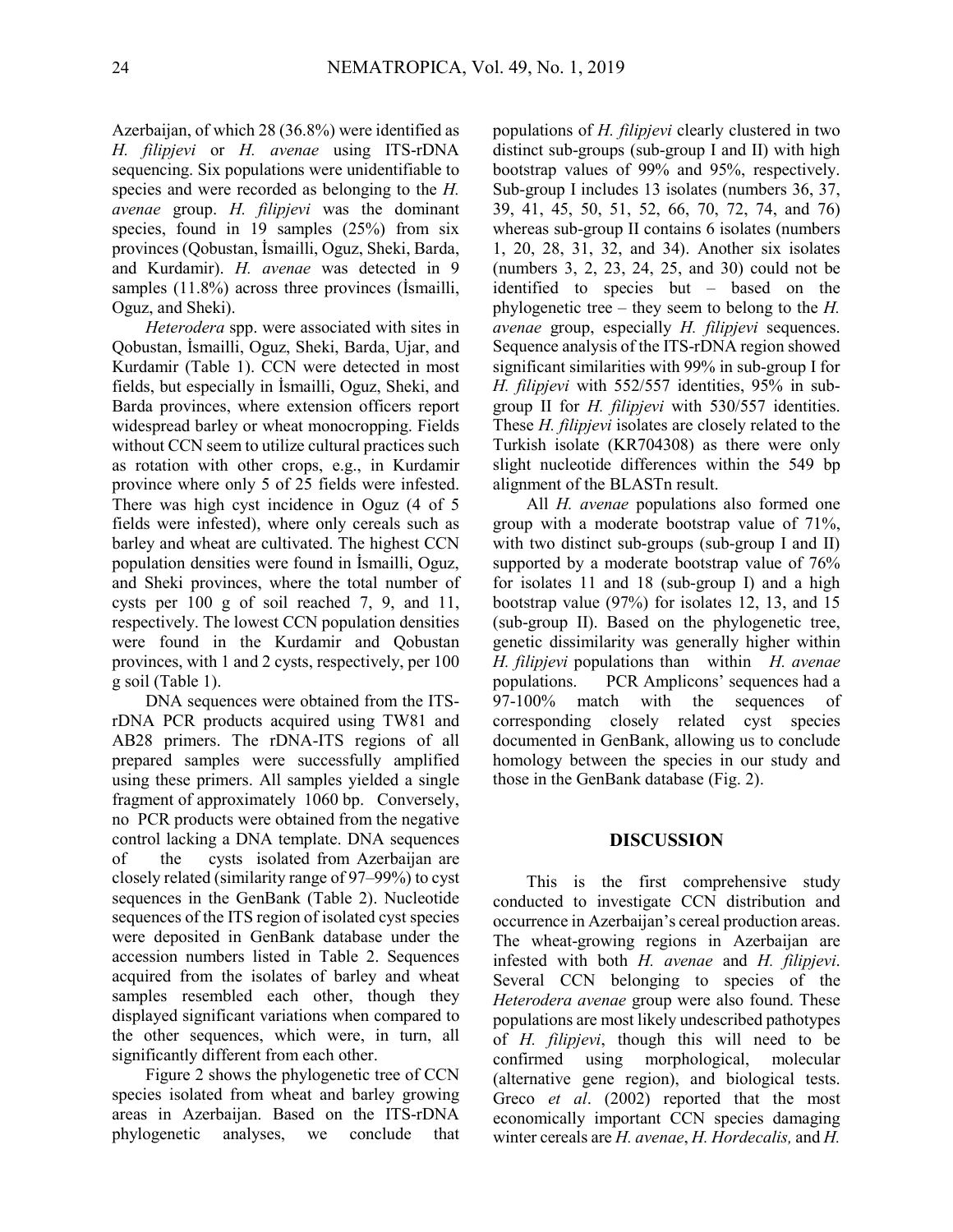| No             | Location | Species              | Accession number |
|----------------|----------|----------------------|------------------|
| $\,1$          | Qobustan | Heterodera filipjevi | MG066501         |
| $\sqrt{2}$     | İsmailli | H. avenae group      | MG066502         |
| 3              | İsmailli | H. avenae group      | MG066503         |
| $\overline{4}$ | İsmailli | H. avenae            | MG066504         |
| 6              | İsmailli | H. avenae            | MG066505         |
| 7              | İsmailli | H. avenae            | MG066506         |
| 11             | Oguz     | H. avenae            | MG066507         |
| 12             | Oguz     | H. avenae            | MG066508         |
| 13             | Oguz     | H. avenae            | MG066509         |
| 15             | Oguz     | H. avenae            | MG066510         |
| 16             | Sheki    | H. avenae            | MG066511         |
| 18             | Sheki    | H. avenae            | MG066512         |
| 20             | Sheki    | H. filipjevi         | MG066513         |
| 23             | Sheki    | H. avenae group      | MG066514         |
| 24             | Sheki    | H. avenae group      | MG066515         |
| 25             | Sheki    | H. avenae group      | MG066516         |
| 26             | Sheki    | H. filipjevi         | MG066517         |
| 30             | Sheki    | H. avenae group      | MG066518         |
| 31             | Sheki    | H. filipjevi         | MG066519         |
| 32             | Sheki    | H. filipjevi         | MG066520         |
| 34             | Sheki    | H. filipjevi         | MG066521         |
| 36             | Barda    | H. filipjevi         | MG066522         |
| 37             | Barda    | H. filipjevi         | MG066523         |
| 39             | Barda    | H. filipjevi         | MG066524         |
| 41             | Barda    | H. filipjevi         | MG066525         |
| 45             | Barda    | H. filipjevi         | MG066526         |
| 50             | Ujar     | H. filipjevi         | MG066527         |
| 51             | Ujar     | H. filipjevi         | MG066528         |
| 52             | Ujar     | H. filipjevi         | MG066529         |
| 66             | Kurdamir | H. filipjevi         | MG066530         |
| 70             | Kurdamir | H. filipjevi         | MG066531         |
| 72             | Kurdamir | H. filipjevi         | MG066532         |
| 74             | Kurdamir | H. filipjevi         | MG066533         |
| 76             | Kurdamir | H. filipjevi         | MG066534         |

Table 2. *Heterodera* species identified using ITS-rDNA from wheat and barley fields in Azerbaijan with their Genbank accession numbers.

*filipjevi* (though this is often confused with *H. avenae*). McDonald and Nicol (2005) stated that *H. avenae* is the dominant species on temperate cereals, though *H. filipjevi* (formerly known as the Gotland strain of *H. avenae*) is also an important species with a wide and increasing distribution.

CCN symptoms become obvious under rainfed conditions (Nicol and Rivoal, 2007). In drought conditions, plants cannot uptake water and nutrients from the soil due to nematode infection (Williamson and Gleason, 2003). The areas surveyed in this study are dominated by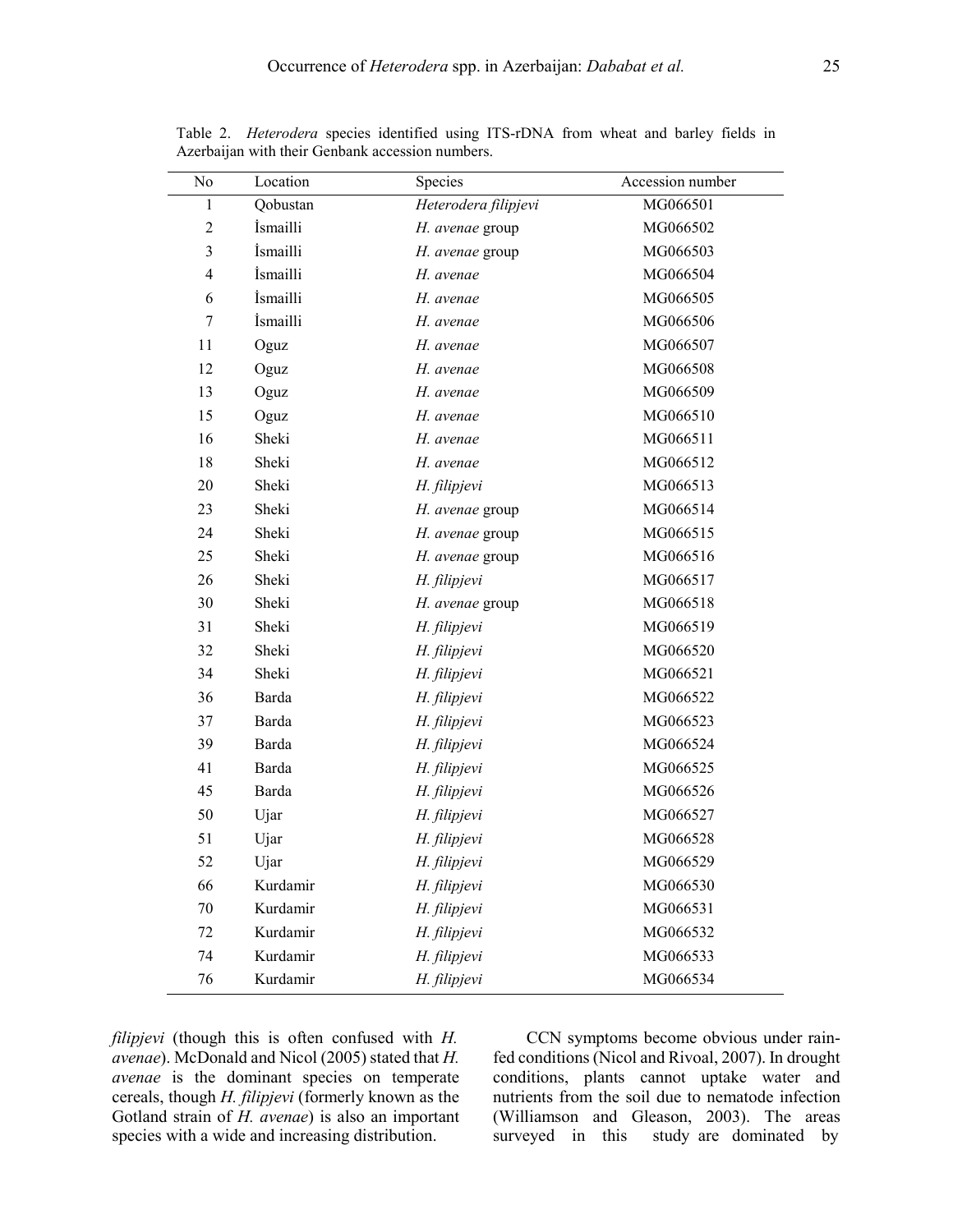

Figure 2. Phylogenetic tree formed using inferred from partial nucleotide sequences of ribosomal DNA Consensus Maximum Likelihood from the samples collected in the Republic of Azerbaijan. Bootstrap values >60 are given.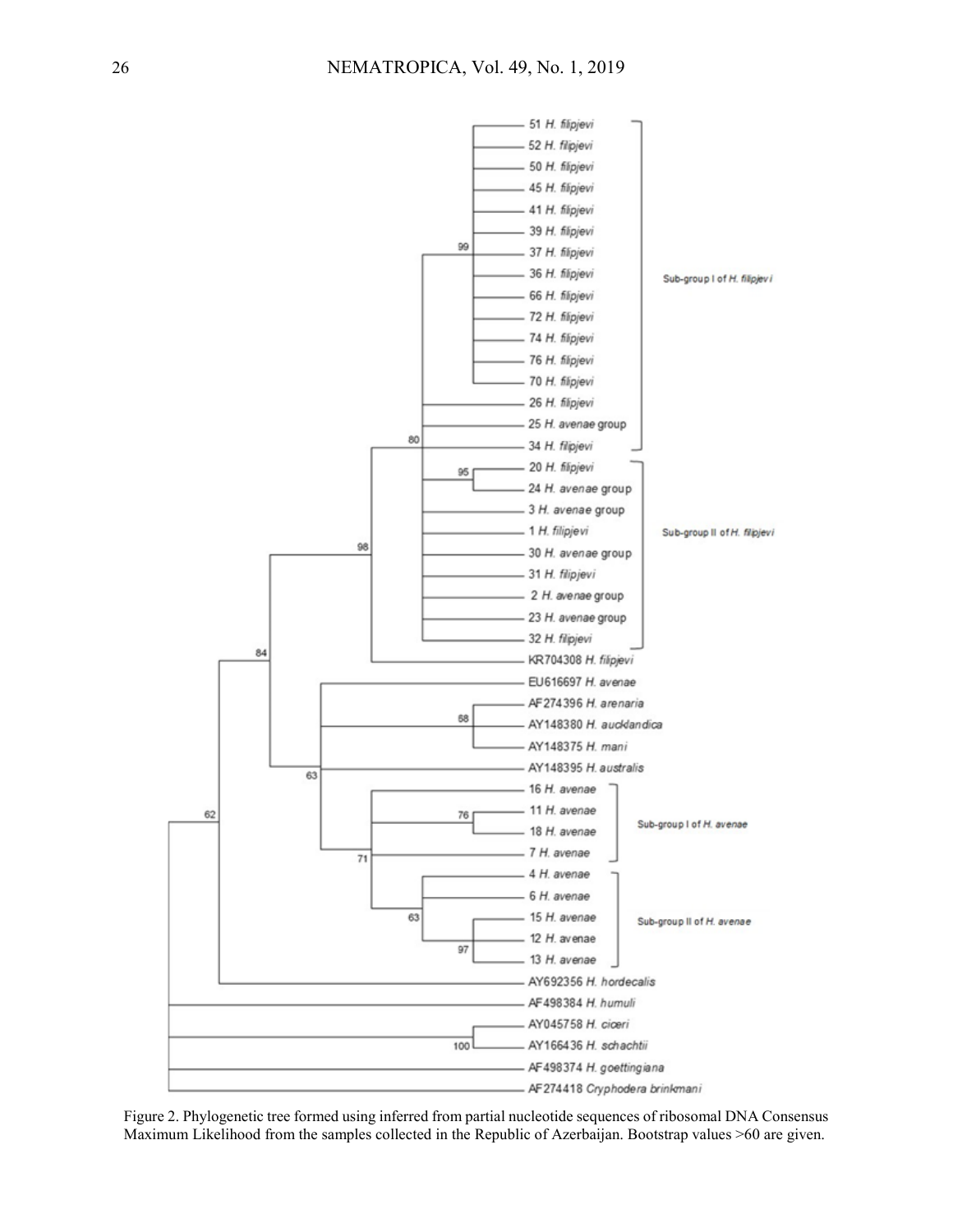monocropping systems. Barley and wheat crops are cultivated in the same fields without rotation with other crops. This was most obvious in Sheki province, where the effect of monocultures not only caused problems with CCN, but also with the dry land crown rot caused by *Fusarium* spp. Monocropping enables nematodes to increase npopulations in the soil, ultimately reducing nematode populations in the soil, ultimately reducing yield and quality. Rivoal and Cook (1993) reported that CCN damage potential depends on factors such as host type, soil features, climatic conditions, and the nematode's pathotype and ecotype. The environmental conditions in İsmailli, Oguz, Sheki, and Barda provinces appeared to facilitate CCN life-cycle completion and increase nematode density, exacerbating the damage for the successive crop.

This study demonstrates intraspecific polymorphism between populations of *H. filipjevi*. Similarly, Subbotin *et al.* (2003) reported intraspecific polymorphism among *H. filipjevi* populations from Germany, Iran, Russia, Spain, Tajikistan, Turkey, and the United Kingdom. However, Bekal *et al.* (1997) did not detect any genetic variation among different *H. filipjevi* populations collected from areas of the Mediterranean, which concurs with the results obtained by Imren *et al.* (2015), who did not find any genetic diversity among restricted *H. filipjevi* populations collected from Kahramanmaras province in Turkey's eastern Mediterranean region.

We detected differences in ITS sequences (intraspecific variation) between *H. avenae* populations, which were close to the European *H. avenae* population (EU616697). Similar results were obtained by Imren *et al.* (2015), who showed intraspecific differentiation between populations of *H. avenae* from Adana and Hatay provinces in Turkey's Mediterranean region, as well as between Moroccan populations and Syrian populations. Meanwhile Madani *et al.* (2004) reported intraspecific variation between populations of *H. avenae* from France, Israel, Morocco, and Turkey. Rivoal *et al.* (2003) detected genetic polymorphism among 30 populations of *H. avenae* from Mediterranean areas, except for isolates from Australia, China, India, and Russia. Subbotin *et al.* (1999) revealed intraspecific polymorphism in *Heterodera* populations and identified two types of ITS regions among *H. avenae* populations: type A for most European populations and type B for Indian populations. A unique restriction fragment length polymorphism profile with heterogeneity in the ITS region of an Australian *H. avenae* population has also been observed (Subbotin *et al*., 2002) and confirmed based on sequences of the ITS-rDNA and random amplified polymorphic DNA data (Subbotin *et al*., 2003). Our findings are also supported by Bekal *et al*. (1997), who detected intraspecific genetic variation among *H. avenae* populations from Australia, Saudi Arabia, and the Middle East, and concluded that *H. avenae* most likely originated from cereal-growing regions of the Middle East and could have been introduced to Australia from West Asia.

Our study found a high degree of homology among CCN populations from Azerbaijan with those deposited in GenBank. It seems that only a small degree of evolution has occurred and that the *Heterodera* isolates have not been exposed to extreme environmental factors that would force them to widen their species genetic diversity to promote their survival (Ganley and Kobayashi, 2007).

To minimize yield loss, CCN populations must be maintained under damage threshold levels. Populations can be controlled by utilizing management measures such as crop rotation, use of resistant cultivars, and adequate fertilization. The CCN population densities often exceeded or approached the threshold level for economic loss. Several sources of *Heterodera* resistance suitable for breeding programs have been identified in cereal landraces and their wild ancestors (Dababat *et al.,* 2015), as well as in winter wheat accessions (Dababat *et al*., 2014). However, the resistance to CCN varies depending on the virulence (pathotype) of the *Heterodera* nematode population encountered. To improve host-plant resistance in breeding programs, further research is needed to identify adequate resistance sources against CCN.

This is the first report of *H. filipjevi* and *H. avenae* in Azerbaijan. This knowledge will inform targeted resistance breeding programs, as well as management practices such as crop rotation. To better understand the diversity of cyst nematode species in Azerbaijan, further studies are needed to produce detailed descriptions of the *H. filipjevi* and *H. avenae* populations, investigate possible pathotypes, and identify sources of resistance in wheat and barley germplasm. Based on the results of this study, the Soil Borne Diseases Program at the International Maize and Wheat Improvement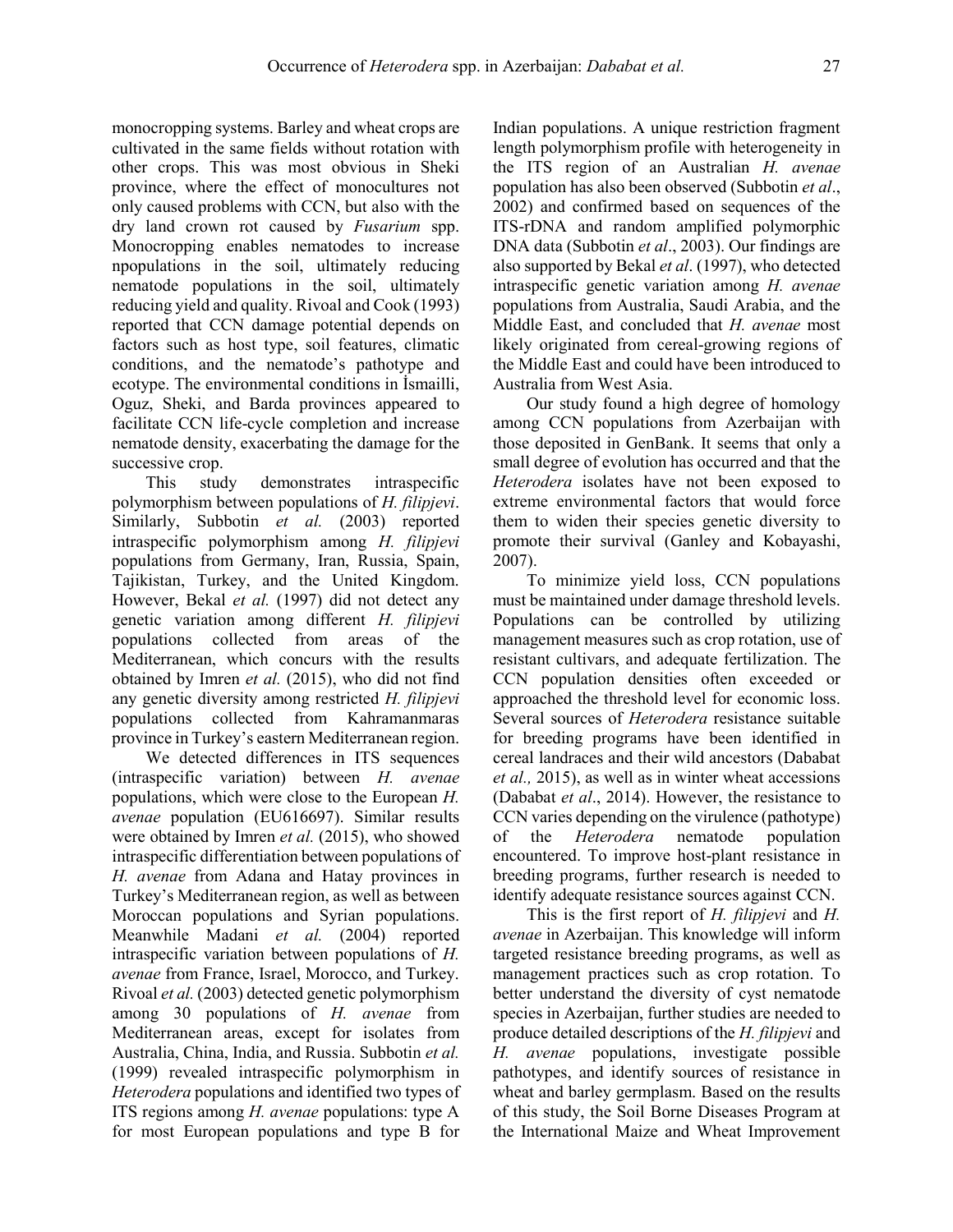Center (CIMMYT), Turkey, has already screened the 34 bread and durum wheat varieties cultivated in Azeri provinces against *H. filipjevi*. A few lines have been identified as resistant to *H. filipjevi* and can be used in breeding programs for Azerbaijan's wheat farming systems.

## **ACKNOWLEDGMENTS**

The authors thank the Food and Agriculture Organization of the United Nations and CIMMYT for funding this study. We appreciate the tremendous efforts of Mr. Vugar Bashirov (National Project Management Consultant, FAO, and Azerbaijan) during the project period. Thanks also go to our colleagues for their support during the project, especially Mr. Agil Gasimov, Mr. Jamal Guliyev, Mr. Taleh Shamiyev, Mr. Ibrahim Mehdiyev, and Ms. Sabina Khalilova. Colleagues in the surveys regions provided invaluable support, particularly Mr. Talat Mehdiyev, Mr. Movsum Huseinov, Mr. Nazim Bakhshaliev, Mr. Asadov Akif, Mr. Javanshir Talai, Ms. Konul Aslanova, and Mr. Atabay Jahangirov. Technical editing assistance from Emma Quilligan is appreciated. We are also indebted to the Turkish Ministry of Food, Agriculture and Livestock (MFAL), especially Dr. Sabri Sakir and the Transitional Zone Agriculture Research Institute, and Drs. Sait Erturk and Emre Evlice at the Plant Protection Central Research Institute in Ankara.

### **LITERATURE CITED**

- Agrios, N. 1978. Plant Pathology. New York: Academic Press.
- Anonymous 2017. http://faostat.fao.org. Accessed March 2017.
- Anonymous 2018. http://faostat.fao.org. Accessed March 2018.
- Bekal S., J. P. Gauthier, and R. Rivoal. 1997. Genetic diversity among a complex of cereal cyst nematodes inferred from RFLP analysis of the ribosomal internal transcribed spacer region. Genome 40:479-486.
- Bridge, J., and J. L. Starr. 2007. Plant nematodes of agricultural importance: A color handbook. San Diego, CA: Academic Press.
- Brown, S. M., J. L. Kepner, and G. C. Smart. 1985. Increased crop yields following application of *Bacillus penetrans* to field plots infested with *Meloidogyne incognita*. Soil Biology and

Biochemistry 17:483-486.

- Bonjean, A. P., and W. J. Angus. 2001. The world wheat book. A history of wheat breeding. Paris: Laroisier Publishing and Andover: Intercept.
- Cobb, N. A. 1918. Filter-bed nemas: Nematodes of the slow sand filter-beds of American cities. Control Science Nematology 7:189-212.
- Dababat, A. A., S. R. Pariyar, J. Nicol, and E. Duveiller. 2011. Cereal cyst nematode: An unnoticed threat to global cereal production. CGIAR SP-IPM Technical Innovation Brief 11.
- Dababat, A. A., G. Erginbas-Orakci, H. Toktay, M. Imren, B. Akin, H. J. Braun, S. Dreisigacker, I. H. Elekcioglu, and A. Morgounov. 2014. Resistance of winter wheat to *Heterodera filipjevi* in Turkey. Turkish Journal of Agriculture and Forestry 38:180-186.
- Dababat, A. A., M. Imren, G. Erginbas-Orakci, S. Ashrafi, E. Yavuzaslanoglu, H. Toktay, S. R. Pariyar, I. H. Elekcioglu, A. Morgounov, and T. Mekete. 2015. The importance and management strategies of cereal cyst nematodes, *Heterodera* spp., in Turkey. Euphytica 202:173-188.
- Evans, K., and J. A. Rowe. 1998. Distribution and economic importance. Pp. 1-30 *in* Sharma, S. B. (ed.) The cyst nematodes. Dordrecht: Kluwer.
- Felsenstein, J. 1985. Confidence limits on phylogenies: An approach using the bootstrap. Evolution 39:783-791.
- Fenwick, D. W. 1940. Methods for the recovery and counting of cysts of *Heterodera schachtii* from soil. Journal Helminthology 18:155-172.
- Ferris, V. R., J. M. Ferris, J. Faghihi, and A. Ireholm. 1994. Comparisons of isolates of *Heterodera avenae* using 2-D PAGE protein patterns and ribosomal DNA. Journal of Nematology 26:144.
- Ganley, A. R. D., and T. Kobayashi. 2007. Highly efficient concerted evolution in the ribosomal DNA repeats: Total rDNA repeat variation revealed by whole-genome shotgun sequence data. Genome Resources 17:184-191.
- Greco, N., M. Di Vito., and M. C. Saxena. 1992. Plant parasitic nematodes of cool season food legumes in Syria. Nematologica Mediterranea 20:37-46.
- Handoo, Z. A. 2002. A key and compendium to species of the *Heterodera avenae* group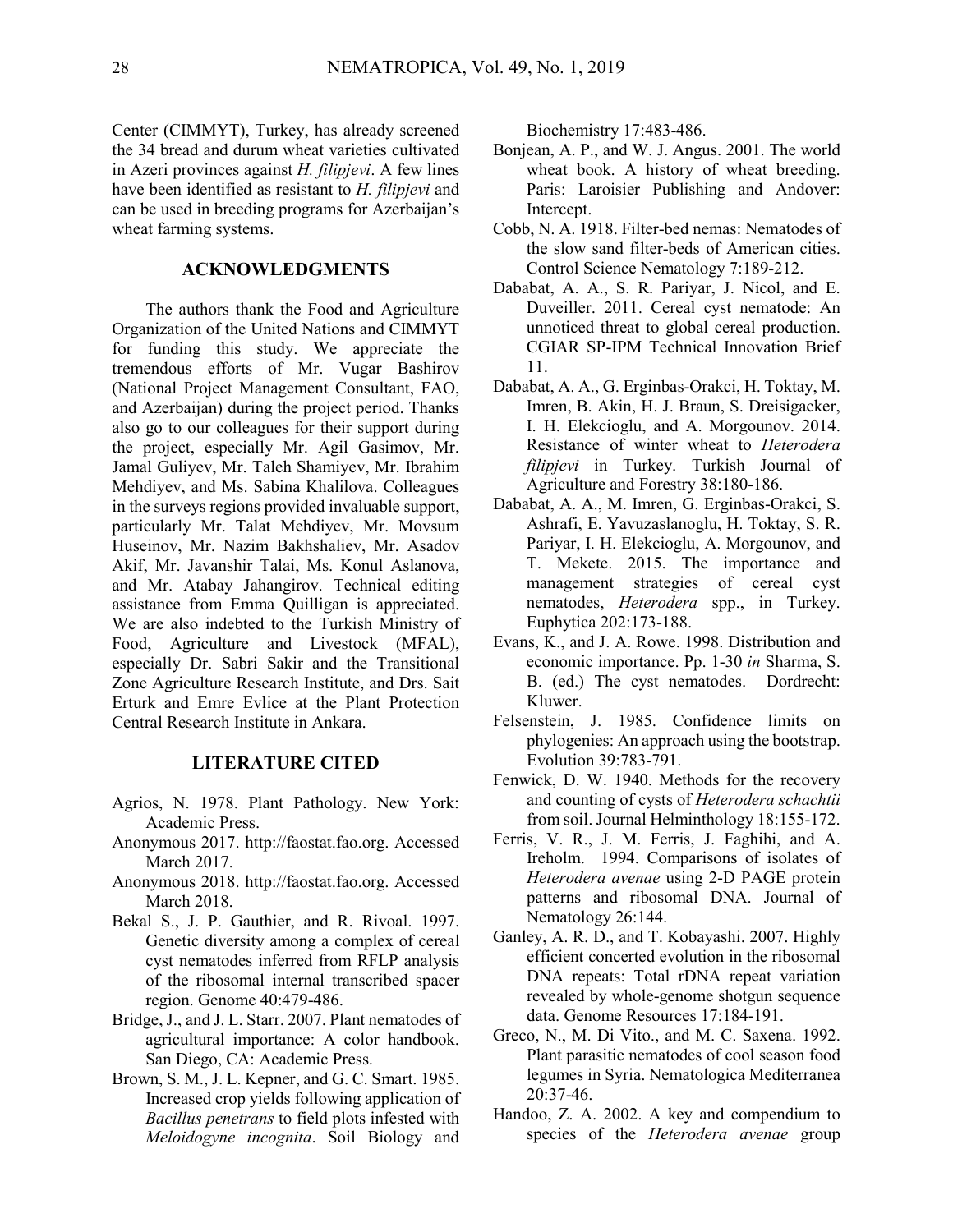(Nematoda: Heteroderidae). Journal of Nematology 34:250-262.

- Hasegawa, M., H. Kishino, and T. Yano. 1985. Dating the human-ape split by a molecular clock of mitochondrial DNA. Journal of Molecular Evolution 22:160-174.
- Holdeman, Q. L., and T. R. Watson. 1977. The oat cyst nematode, *Heterodera avenae*, a root parasite of cereal crops and other grasses. California Department of Food and Agriculture.
- Imren, M., L. Waeyenberge, N. Viaene, I. H. Elekcioğlu, and A. A. Dababat, 2015. Morphological and molecular identification of cereal cyst nematodes from the eastern Mediterranean region of Turkey. Turkish Journal of Agriculture and Forestry 39:91-98.
- Joyce, S. A., A. M. Burnell, and T. O. Powers. 1994. Characterization of *Heterorhabditis*  isolates by PCR amplification of segments of mtDNA and rDNA genes. Journal of Nematology 26:260-270.
- Kumar, N. V., J. Yang, J. K. Pillai, S. Rawat, C. Solano, A. Kumar, M. Grotli, T. L. Stemmler, B. P. Rosen, and M. J. Tamas. 2015. Arsenic directly binds to and activates the yeast AP-1- Like transcription factor yap. Molecular and Cellular Biology 36:913-22.
- Madani, M., S. A. Subbotin, and M. Moens, 2004. Quantitative detection of the potato cyst nematode, *Globodera pallida*, and the beet cyst nematode, *Heterodera schachtii*, using Real-Time PCR with SYBR green I dye. Molecular and Cellular Probes 19:81-86.
- Madani, M., S. A., Subbotin, L. J. Ward, X. De Li, and S. H. Boer. 2010. Molecular characterization of Canadian populations of potato cyst nematodes, *Globodera rostochiensis* and *G. pallida* using ribosomal nuclear RNA and cytochrome b genes. Canadian Journal of Plant Pathology 32:252- 263.
- McDonald, A. H., and J. M. Nicol. 2005. Nematode parasites of cereals. Pp. 131-191 *in* Luc, M., R. A. Sikora, and J. Bridge (eds.) Plant parasitic nematodes in subtropical and tropical agriculture. Wallingford, UK: CABI Publishing.
- Meagher, J. M. 1977. World dissemination of the cereal-cyst nematode (*Heterodera avenae*) and its potential as a pathogen on wheat. Journal of Nematology 9:9-15.
- Meagher, J. W. 1968. The distribution of the cereal cyst nematode (*Heterodera avenae*) in Victoria and its relation to soil type. Australian Journal of Experimental Agriculture and Animal Husbandry 8:637- 640.
- Nicol, J., R. Rivoal, S. Valette, N. Bolat, H. Aktaş, and H. J. Braun. 2002. The frequency and diversity of the cyst and lesion nematode on wheat in the Turkish Central Anatolian Plateau. Journal of Nematology 4:272.
- Nicol, J. M., and R. Rivoal. 2007. Integrated management and biocontrol of vegetable and grain crops nematodes. Pp. 243-287 *in* Ciancio, A., and K. G. Mukerji (eds.) Global knowledge and its application for the integrated control and management of nematodes on wheat. The Netherlands: Springer.
- Orui, Y. 1997. Discrimination of *Globodera rostochiensis* and four *Heterodera* species (Nematoda: Heteroderidae) by PCR-RFLP analysis. Japanese Journal of Nematology 27:67-75.
- Rivoal, R., and R. Cook. 1993. Nematode pest of cereals. Pp. 259-303 *in* Evans, K., D. L Trudgil, and J. M. Webster (eds.) Plant Parasitic nematodes in temperate agriculture. UK: CAB International.
- Rivoal, R., S. Valette, S. Bekal, J. P. Gauthier, and A. Yahyaoui. 2003. Genetic and phenotypic diversity in the graminaceous cyst nematode complex, inferred from PCR RFLP of ribosomal DNA and morphometric analysis. European Journal Plant Pathology 109:227- 241.
- Romero, M. D., M. F. Andres, L. Lopez-Brana, and A. Delibes. 1996. A pathogenic and biochemical compression of two Spanish populations of the cereal cyst nematode. Nematologia Mediterranea 24:235-244.
- Rumpenhorst, H. J., I. H. Elekcioglu, D. Sturhan, G. Ozturk, and S. Enelli. 1996. The cereal cyst nematode *Heterodera filipjevi* (Madzhidov) in Turkey. Nematologica Mediterranea 24:135- 138.
- Sabo, A., N. Vovlas, and V. R. Ferris. 2001. Phylogenetic relationships based on ribosomal DNA data for four species of cyst nematodes from Italy and one from Syria. Journal of Nematology 33:183-190.
- Sikora, R. A. 1988. Plant parasitic nematodes of